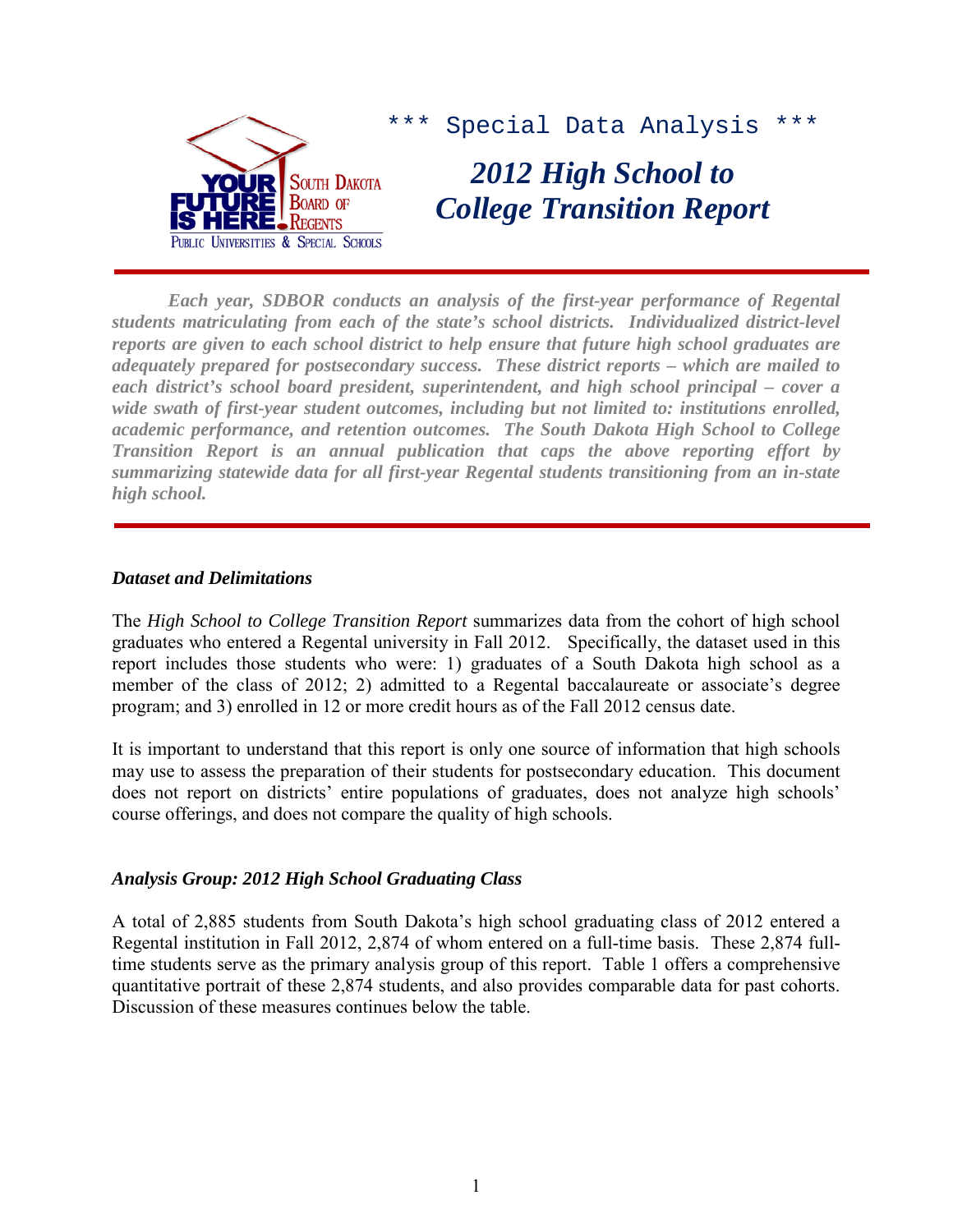|                                                           | 2008  | 2009  | 2010  | 2011  | 2012  |
|-----------------------------------------------------------|-------|-------|-------|-------|-------|
| <b>Entering Cohort</b>                                    |       |       |       |       |       |
| n Entering Cohort                                         | 2,791 | 2,736 | 2,940 | 2,834 | 2,874 |
| % of SD Graduates Entering Regental System (FT)           | 31.0% | 31.5% | 32.9% | 31.7% | 32.1% |
|                                                           |       |       |       |       |       |
| <b>ACT Scores</b>                                         | 2008  | 2009  | 2010  | 2011  | 2012  |
| Mean ACT Composite Score                                  | 23.1  | 23.0  | 22.9  | 23.0  | 22.9  |
| % Meeting English Benchmark                               | 83.4% | 81.0% | 84.2% | 82.9% | 83.2% |
| % Meeting Reading Benchmark                               | 69.6% | 68.9% | 68.3% | 67.8% | 68.5% |
| % Meeting Math Benchmark                                  | 61.3% | 56.9% | 58.9% | 60.7% | 63.2% |
| % Meeting Science Benchmark                               | 43.5% | 41.9% | 42.8% | 44.3% | 45.2% |
| % Meeting No ACT Readiness Benchmarks                     | 9.7%  | 11.4% | 10.9% | 10.7% | 10.3% |
| % Meeting 1-3 ACT Readiness Benchmarks                    | 55.8% | 56.4% | 54.4% | 53.8% | 52.9% |
| % Meeting All Four ACT Readiness Benchmarks               | 34.4% | 32.1% | 34.8% | 35.5% | 36.8% |
|                                                           |       |       |       |       |       |
| <b>Remedial Placement</b>                                 | 2008  | 2009  | 2010  | 2011  | 2012  |
| % with English Remedial Placement                         | 14.0% | 13.6% | 13.2% | 13.7% | 13.0% |
| % with Math Remedial Placement                            | 22.0% | 24.2% | 25.0% | 23.1% | 22.5% |
| % with English (or) Math Remedial Placement               | 27.9% | 29.1% | 29.6% | 28.4% | 27.4% |
| Avg. Cumu. GPA - Those w/ Remedial Placement              | 2.30  | 2.33  | 2.30  | 2.36  | 2.40  |
| Avg. Cumu. GPA - Those w/o Remedial Placement             | 2.93  | 2.99  | 2.96  | 3.00  | 3.04  |
| Avg. Cumu. GPA of All (FT) Students                       | 2.80  | 2.84  | 2.77  | 2.83  | 2.87  |
|                                                           |       |       |       |       |       |
| <b>Second Semester Retention</b>                          |       | 2009  | 2010  | 2011  | 2012  |
| $2nd$ Semester Retention: Same Institution                | 91.3% | 91.0% | 88.1% | 87.7% | 89.3% |
| 2 <sup>nd</sup> Semester Retention: Any SDBOR Institution | 91.7% | 91.3% | 89.9% | 89.7% | 91.2% |
|                                                           |       |       |       |       |       |

*Table 1 SD High School Graduates Entering Regental Institutions on a Full-Time Basis*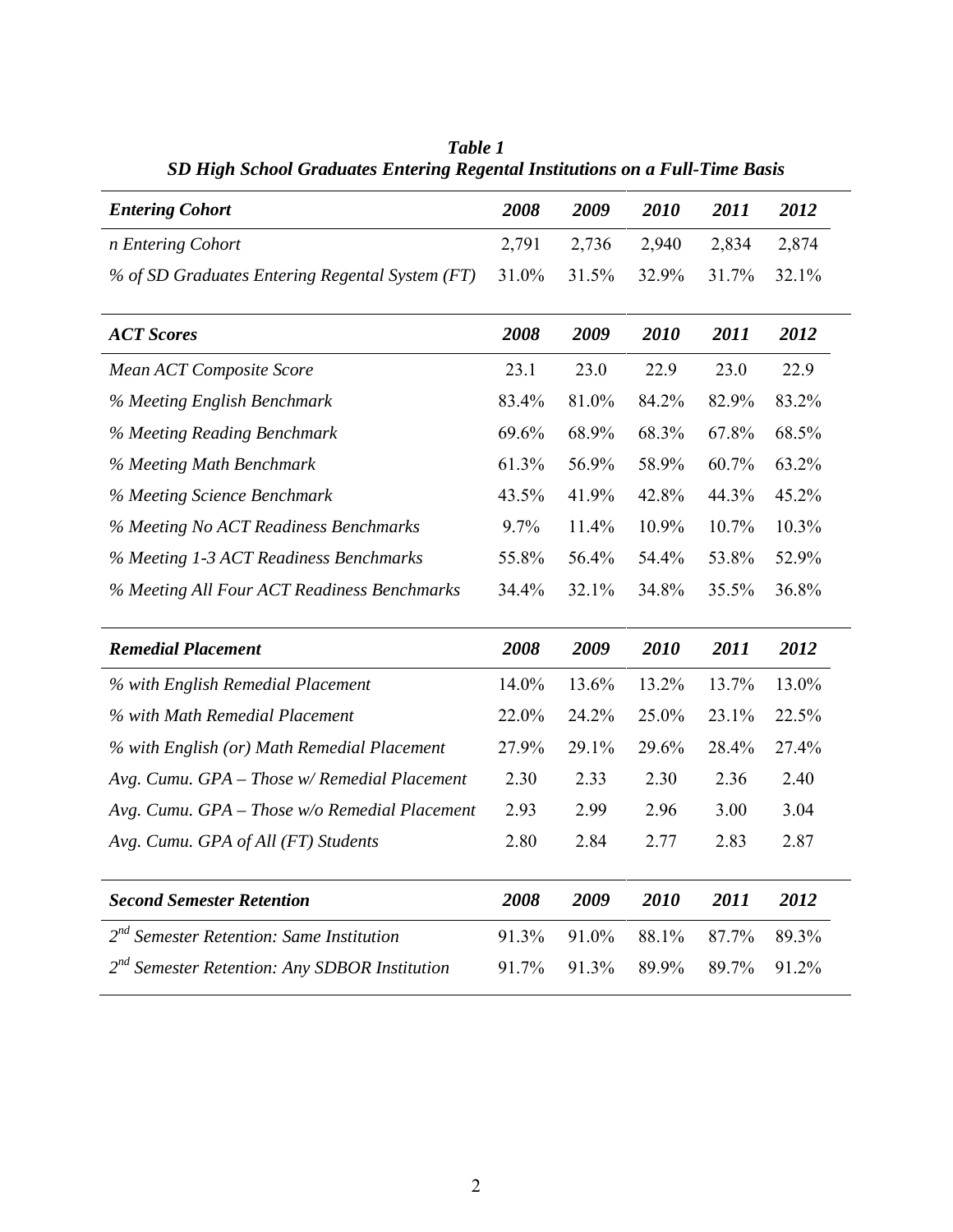## *Discussion of 2012 HSTR Cohort*

## *Entering Cohort*

The 2,874 students entering the Regental system on a full-time basis in Fall 2012 represented 32.1% of all graduates of the state's high schools; this proportion is up slightly from the analogous figure of 31.7% reported last fall. Given that approximately 72.1% of the state's high school graduates go on to some form of postsecondary education, the above data suggest that the Regental system attracted approximately 44.5% of all 2012 graduates who continued their educational endeavors beyond high school (NCHEMS, 2009).

## *ACT Scores*

## *Mean ACT Composite Scores*

According to the 2012 ACT South Dakota Profile Report, the average composite ACT score for all in-state test takers graduating in 2012 was  $\bar{x}$ =21.8, slightly higher than the national average of  $\bar{x}$  $=$ 21.1. The average composite score of those entering the Regental system on a full-time basis was  $\bar{x}$  $=$ 22.9, down marginally from the 2011 average of  $\bar{x}$  = 23.0.

## *ACT Readiness Benchmarks*

ACT Inc.'s "College Readiness Benchmarks" are score thresholds that map ACT subtest scores to future performance in entry-level college courses. These benchmarks indicate the minimum ACT scores a student should obtain to ensure at least a 50.0% chance of scoring a B or higher and a 75.0% chance of scoring a C or higher in related collegiate coursework (ACT, 2010; Allen & Sconing, 2005a). Among members of the 2012 analysis group, *n*=1,054 (36.8%) met all four ACT benchmarks, with the majority (*n*=1,518; 52.9%) meeting one to three, followed by those meeting none (*n*=396; 10.3%). Table 2 suggests a strong positive relationship between benchmark success and subsequent academic performance. Students meeting all four ACT benchmarks obtained a vastly higher cumulative GPA, and also attempted and completed considerably more credit hours.

| <b>First-Tear Academic Ferjormance by ACT Denchmark Group</b> |       |                                                                |      |                                    |  |  |  |  |
|---------------------------------------------------------------|-------|----------------------------------------------------------------|------|------------------------------------|--|--|--|--|
| <b>ACT Benchmarks Met</b>                                     | Count | <b>Credits</b><br><i>Cumulative</i><br>GPA<br><b>Attempted</b> |      | <b>Credits</b><br><b>Completed</b> |  |  |  |  |
| <b>None</b>                                                   | 296   | 2.35                                                           | 17.4 | 15.3                               |  |  |  |  |
| 1 to 3                                                        | 1,518 | 2.75                                                           | 24.7 | 23.1                               |  |  |  |  |
| All Four                                                      | .054  | 3.16                                                           | 29 1 | 28.0                               |  |  |  |  |

| Table 2                                                       |
|---------------------------------------------------------------|
| <b>First-Year Academic Performance by ACT Benchmark Group</b> |

#### *Remedial Placement*

About thirty percent (act. 27.4%) of the state's 2012 high school graduates entering the Regental system on a full-time basis were designated for remedial education in 2012. This figure represents a slight reduction from the figure of 28.4% recorded last year. The number of students requiring remedial English (*n*=373 or 13.0%) amounted to a slight decrease from 2011. Those requiring some form of math remediation (*n*=646 or 22.5%) declined slightly from 2011. Overall, remediation rates have remained relatively flat in recent years.